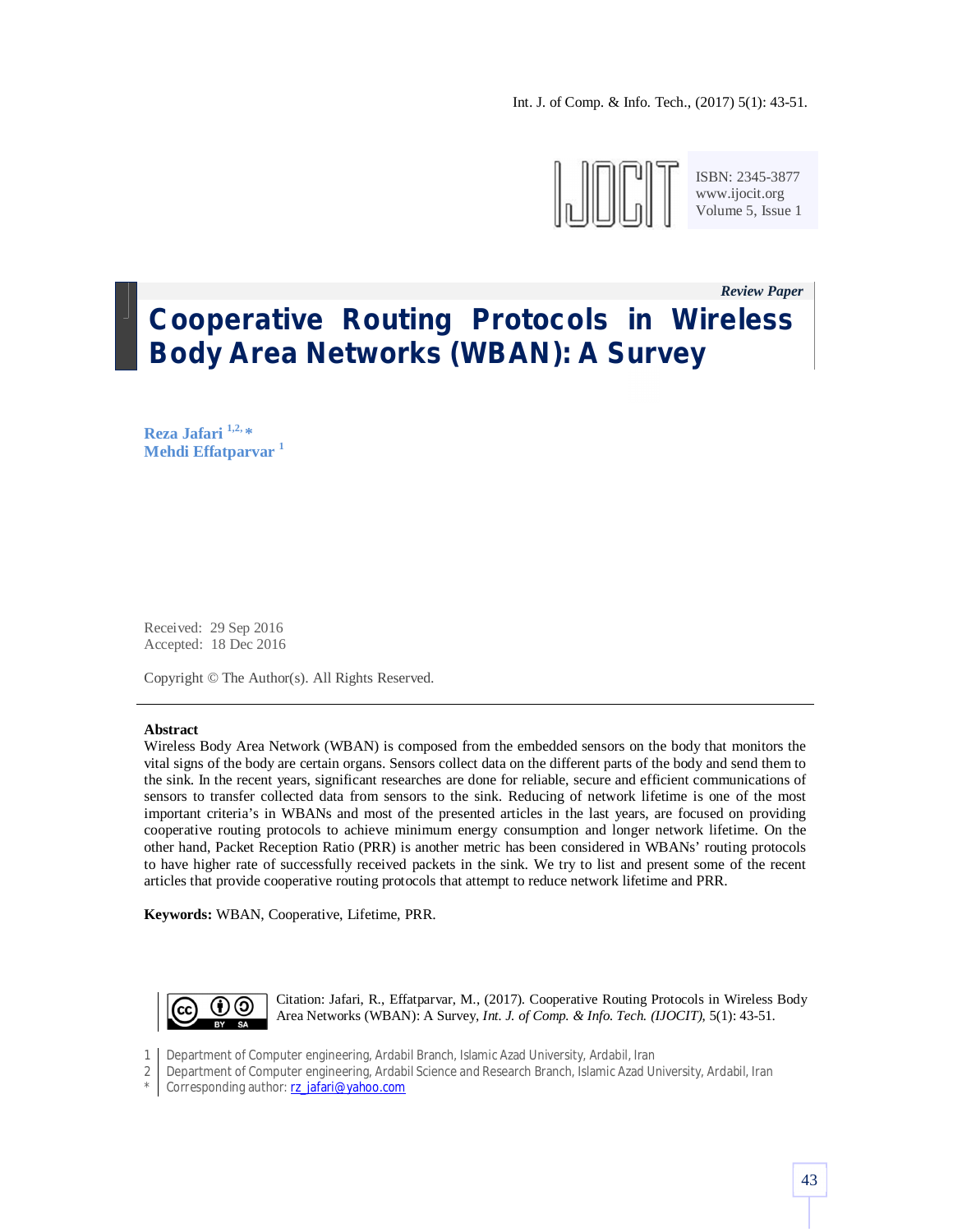### **1. Introduction**

WBAN is one of the modern technologies that is used to monitoring the patients' status inside or outside the hospital and monitoring athletes' activities, military applications and multimedia in recent years [1, 2]. WBANs consist of the smart, small-size and low consumption sensors and a sink that are usually embedded into clothing, on the body or under the skin [3, 4]. These sensors collect data on the different parts of the body and send them to the sink, for sending other networks or devices such as mobile phones, PDA, and tablets to identify and administrate of the collected data.

Because dimensions of WBANs' sensors are small, batteries of these sensors provide the limited energy. Given that some of the sensors may be embedded within the body or skin, the used batteries aren't rechargeable or replaceable. Continuous data sensing and transmission, and greater distance between communicating nodes may cause more energy consumption.

Therefore, it is essential that in WBAN various fields including routing of the sent packets in these networks, researches on the issue of energy consumption and lifetime of the network be given priority. The received packets from the sensors in sink is a metric that should always be considered and is usually evaluated the network's performance by it.

The IEEE 802.15 Task Group 6 is working to develop a low power and low frequency short range communication standard protocol for WBAN, to optimize the internal and external communications of network and communicate with other devices as possible as [5].

The topology of star is the easiest method for routing of the sensors' sent packets to achieve to the sink. In this way, sensors are communicated with sink directly and their communication model is Single-Hop. This method is the least efficient and the sensors are wasting energy. However, these methods provide lower latency for the sent packets; its cause is the direct communication of sensors with sink.

On the other hand, Multi-Hop communication method uses sensors as dual and it uses the sensors which are at route the transmitter of data packets and sink as forwarder, to get benefit the potential of sensors for energy management and reducing of successfully received packets by sink. In this method the delay of sending the packets is from their disadvantages [6].

Relays can be used to collect data from the sensors and send them to sink in WBAN to reduce the network lifetime and so to increase the reliability [5, 6]. In fact, relays play a very important role in reducing the energy consumption in WBAN that their advantages include to protect the body tissues from radiation waves, but use of the relay increases the number of network nodes that complicate the routing of packets and reduce the cost of network.

One of the most important challenges in WBANs is routing of sent packets from different sensors to sink. Like other networks, WBAN involves problems such as packet loss, congestion and so on that effect on routing packets and successfully receiving in destination. Also regarding to the limited power of WBAN's sensors, if do not manage to send packets in network properly, sensors have to retransmit packets and this leads to consume extra energy or in other word to waste the energy.

Presented routing protocols in WBANs usually are composed from Single-Hop and Multi-Hop methods. In some cases, sensors have to send their collected data to sink directly and often they use Multi-Hop method.

In the cooperative routing protocols that are based on Multi-Hop communication method, sensors or relays which are located in the communication path between transmitter and sink, operate as forwarder. They receive the sent packets from sender sensor and retransmit packets to sink so that energy consumption will be reduced and network performance will be increased too. Cooperative routing allows more frequent data gathering, hence data loss is least expected.

Recently, cooperative communication for WBANs has gained much interest due to its ability to mitigate fading through achieving spatial diversity, while offering flexibility in addition to traditional Multiple-Input Multiple-Output (MIMO) communication.

Some of the recent presented articles in WBAN's routing protocols used relays as forwarder and some ones were used other sensors as forwarder of sent packets from packet transmitter.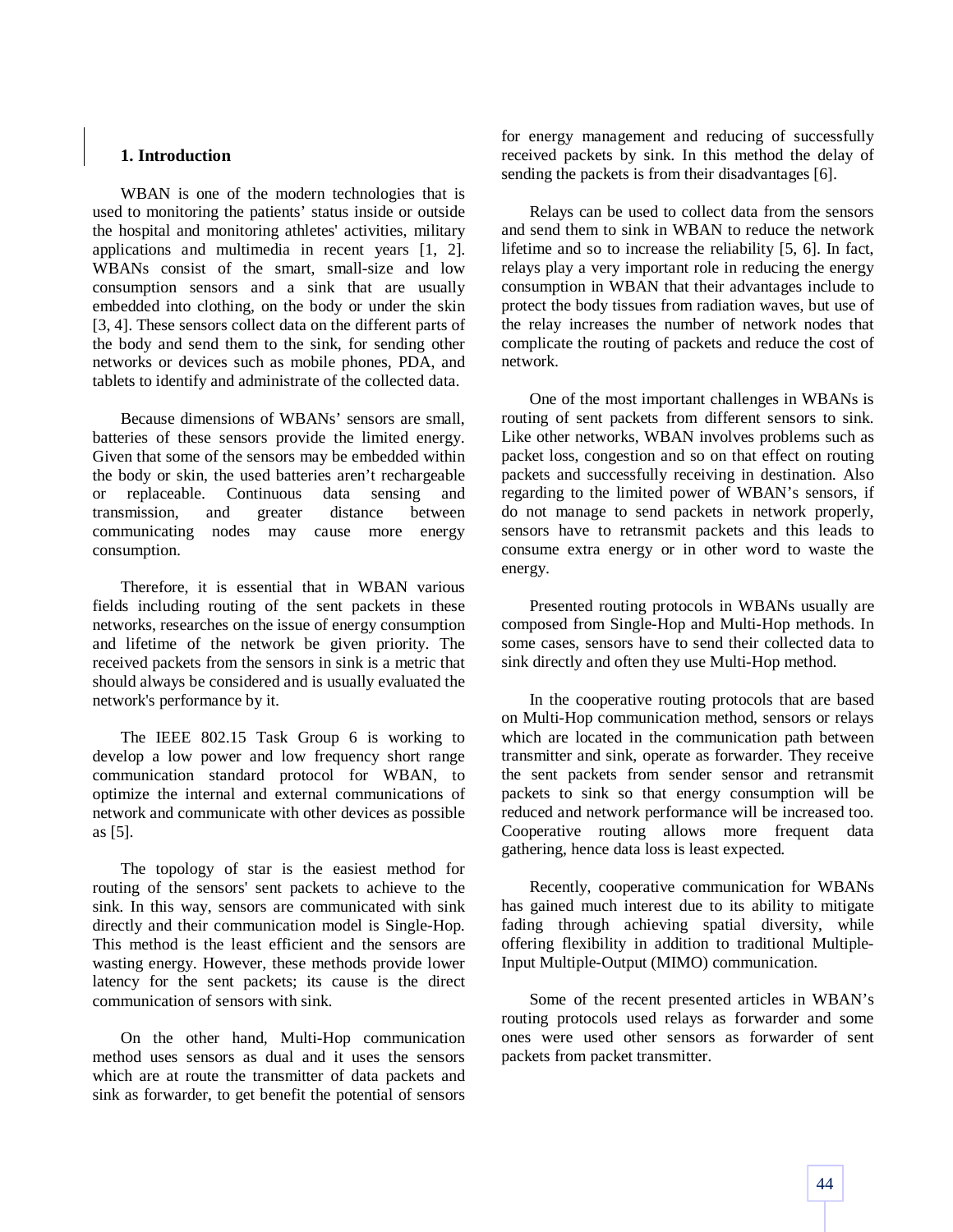The paper is organized as follows. In the second section we introduce and discuss some articles that presented cooperative routing protocols. Finally, some conclusions are given in the third section.

#### **2. Cooperative Routing Protocols in WBAN**

Wireless Body Area Network (WBAN) is composed from the embedded sensors into clothing, on the body or under the skin that monitors the vital signs of the body's certain organs. Sensors collect data on the different parts of the body and send them to the sink for sending other networks or devices such as mobile phones to identify and administrate of the collected data.

In recent years, different routing protocols have been presented for sending collected data from transmitter to sink. In the presented protocols some criterias and have been considered and some techniques have been made. In WBAN, cooperative communication has gained much attention. In cooperative communication, a sensor node may act as a source, as a relay or as a destination. In fact, network's sensors help each other to transmit collected data to sink.



Figure 1. WBAN communication system

Wireless Body Area Network (WBAN) is composed from the embedded sensors into clothing, on the body or under the skin that monitors the vital signs of the body's certain organs. Sensors collect data on the different parts of the body and send them to the sink for sending other networks or devices such as mobile phones to identify and administrate of the collected data.

We categorize WBANs' cooperative routing protocols in two categories. The first category was relay based protocols that uses relays as forwarder of sensors' sent data packet to sink and the second one is the protocols that uses sensors as dual.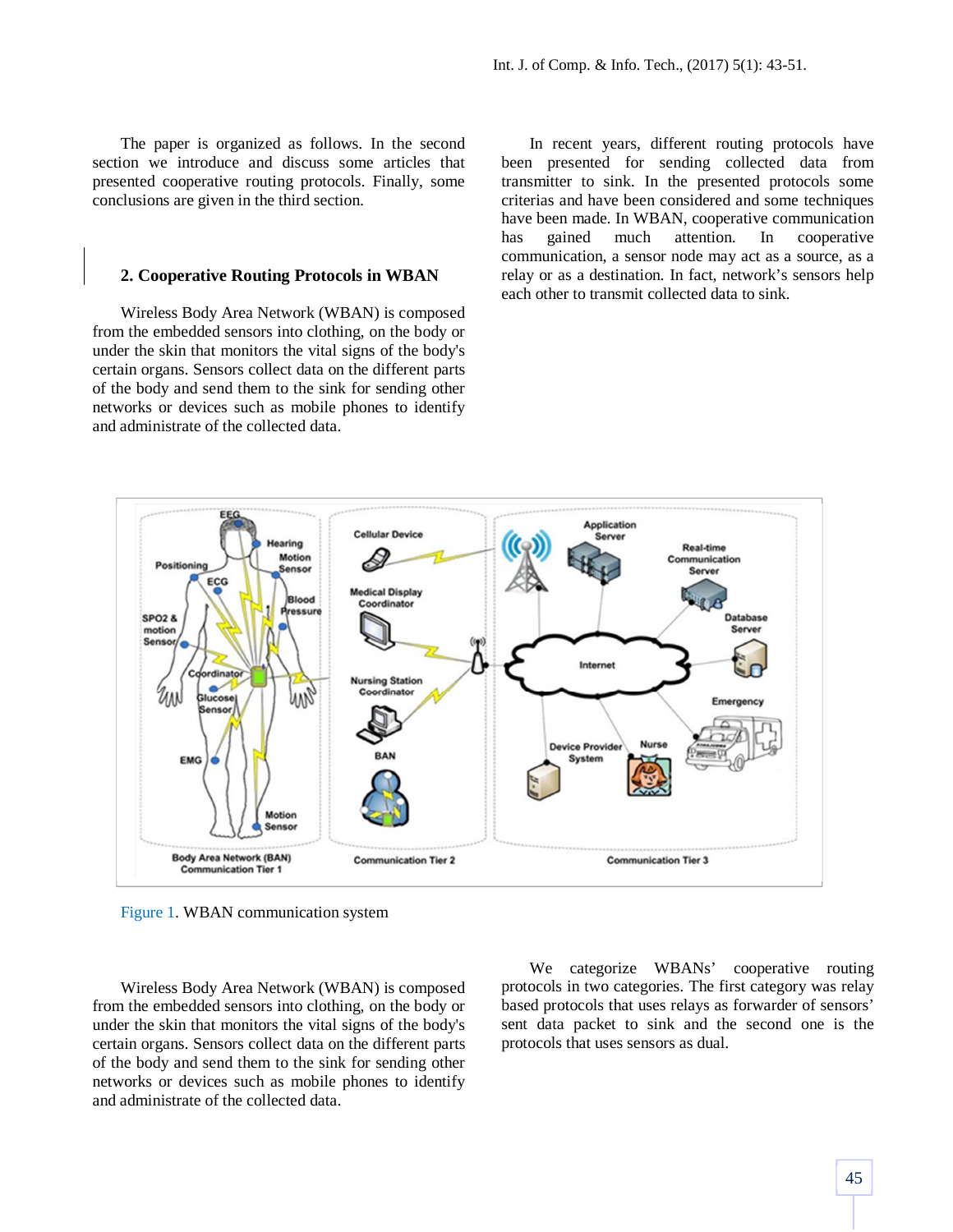## **2.1. Relay Based Protocols**

In this section, we first describe the relay based cooperative protocols and their basic properties. In section 2.1, we discuss the most popular relay based protocols. Finally, the discussed protocols are compared and summarized in section 2.2.

## *2.1.1. Popular Relay Based Protocols*

In the article [7], Jocelyne Elias has provided a model for WBAN which the base of its work is based on relay and he investigates the joint problem of positioning the relay nodes and designing the wireless mesh network that interconnects them. She provides an effective mixed integer linear programming formulation of the WBAN topology design problem, which minimizes the network installation cost while taking accurate account of energetic issues. The considered network in this article is composed of three types of nodes: the biosensors, the sink nodes (which collect and process data from all sensors) and the relays. Biosensors are placed on the body for data collection, and they are connected to sink nodes through a set of relays. Relays form a wireless backbone network which transports the data collected by biosensors to sinks. She assumes that biosensors can share the same radio spectrum in a time division multiple access manner, thus there is no interference between nodes within a single WBAN. She adopts a practical approach to the network design problem, by considering feasible positions where relays can be installed. On the other hand, the biosensors and sinks' positions are usually predetermined and fixed, according to the medical application for which they are deployed. After describing propagation and energy models that their different key issues are: power absorption (specific absorption rate, SAR), human body tissue, fading (small/large scale), path-loss and shadowing, she reviews some recent in-body and onbody channel models. Then she presents an on-body channel model for her work. In this model, when two biosensors (placed on the body) communicate with each other, transmitted signals can arrive at the receiver in three ways: (1) propagation through the body, (2) diffraction around the body and (3) reflections off of nearby scatterers then back at the body. The presented model involves an energy consumption model and to calculate the energy consumption in wireless nodes (sensors and relays), she assumes that the sensing and processing energy are negligible with respect to communication energy. Therefore, the total energy consumption is represented by the total transmission and reception energy of all wireless nodes. Author by presenting EAWD model, has tried to create the changes in the network topology through adding relays and managing how to place them in the network, so that the energy consumption and its implementation cost be reduced. The model's overall objectives include determining the numerical optimum for relays that are placed on the network, and optimal allocation of relays to some of the sensors and optimization of routing in the network. The main purpose of this article is to improve the energy consumption in the network sensors and to increase the network lifetime.

Nadeem Javaid and et.all in the paper [8] presented a routing protocol for in-body sensors in WBAN. The goal of their proposed protocol is to save the energy of in-body sensors in such a way that the network lifetime is increased. They save energy consumption of in-body sensors by reducing the communication distance. So, the idea is to deploy relays on the clothes of patient to ensure reliable network connectivity. The in-body sensors communicate with relays, which act as forwarder of the gathered data to the sink which is responsible for delivering data to the end station. Thus, minimization of communication distance results in extended network lifetime. Moreover, any dynamic change in the position of patient does not affect the protocol operation because the distance of sensors to their respective relays remains the same. They use deterministic approach; in-body sensors are deployed according to the information they are capturing. The communication flow as per their proposed protocol is as follows:

- Sink checks the energy of an in-body sensor. If the sensor is found dead, sink checks for another sensor and continues till an alive one is found.
- If the sensor is found alive, sink proceeds by checking the distance of the sensor with each relay.
- After calculating all the distances for a single sensor, sink selects the nearest relay.
- Sink assigns time division multiple access (TDMA) slots to the sensor and its respective relay.
- Sensor transmits the data during its allocated time slot.
- Relay receives the transmitted data, and forwards it to the sink during the allocated time slot.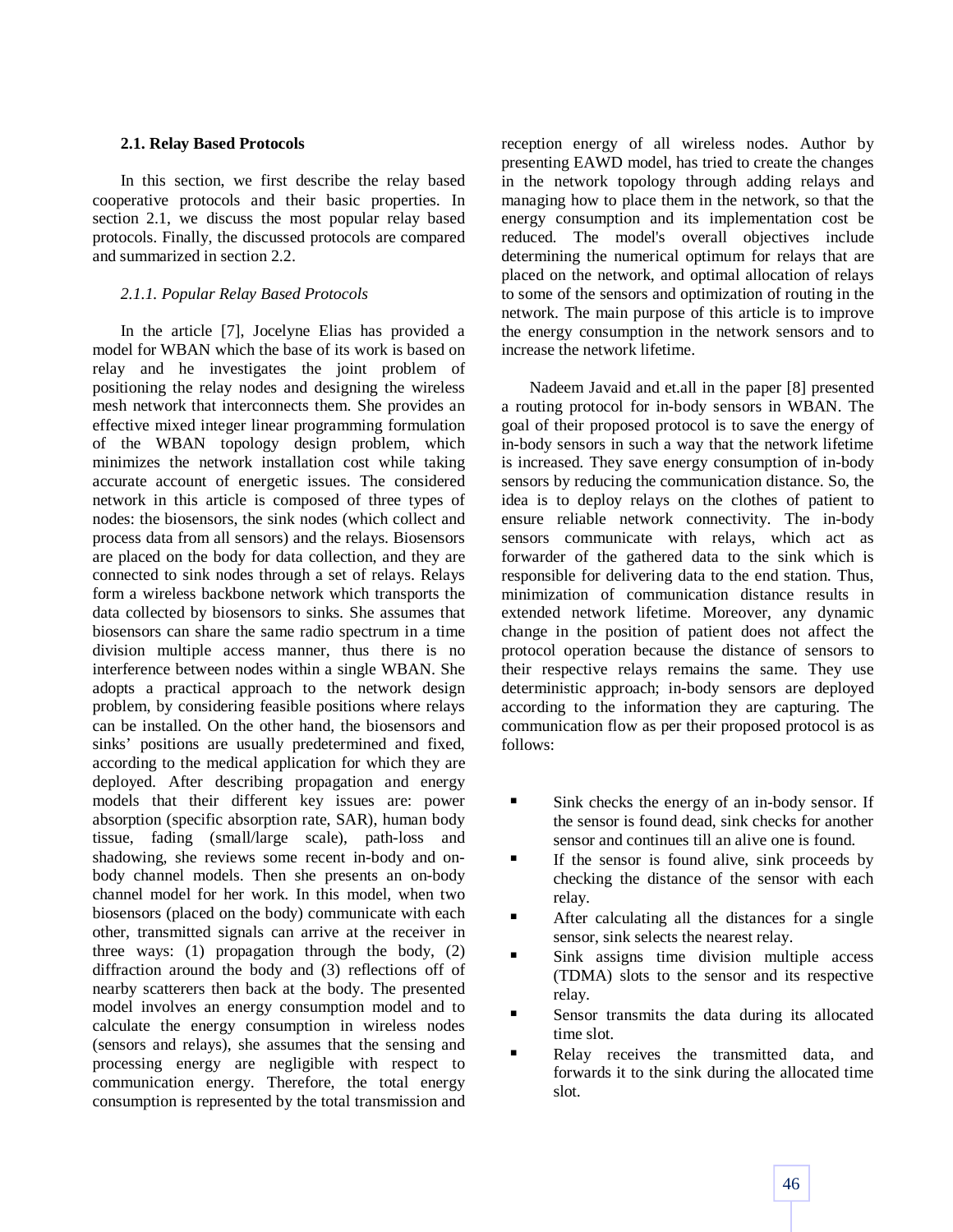This process continues till the death of all sensors

They also save the energy of in-body sensors in terms of data processing such that none of the two inbody sensors directly communicate with each other. Moreover, they use a linear programming based mathematical approach for network lifetime maximization and E2ED minimization modeling.

Tauqir et.al in a paper [9] presented a relaying protocol named, DARE to monitor patients in multi-hop WBANs. Proposed protocol is based on inspecting a hospital ward with dimensions of 40 ft2  $\times$  20 ft2, under five different scenarios in which, the patients different body organs are monitored to detect any ambiguity in its normal functioning. The ward consists of eight beds where, each patient comprises of seven body sensors placed on different positions and one relay node, on the chest. The topology is kept same throughout the entire ward. This makes a total of fifty six body sensors and eight relays. A node of main sensor is also attached on bed in one of the scenarios to reduce the energy consumption. The main sensor is assumed to have either unlimited or at least very high energy resources as compared to other sensor types. The sink is considered to have unlimited energy resources which then, ultimately transmits the final form of information to the external network. Proposed protocol also supports the monitoring of multiple data types. The sensors measure ailment, either by continuously monitoring the data i.e. on the basis of time-driven events or whenever, a specific threshold level is reached i.e. on an event-driven basis, beneficial for pursuing critical monitoring. The protocol monitors all the eight patients, one by one. In each patient, the body sensor conveys information to a corresponding relay in range, having higher energy resources which, then transmits the received information to the final destination node which, can either be a sink, depending upon the particular scenario. Then they provide an algorithm that communication flow is happen by it. In this paper, five scenarios were considered and in each scenario, the placement of sensors is kept fixed while, the sink node is either made mobile or static. Also the authors provide a radio model in network. For performance evaluation, number of remaining alive nodes during network activity and residual energy, were considered as performance metrics.

### *2.1.2. Summary of Relay Based Protocols*

Table 1 provides the summary of main properties of investigated relay based cooperative routing protocols.

| <b>Protocol</b>             | <b>Main Idea</b>                                                                                                                                             | <b>Advantage</b>                                                                                                                                             | <b>Disadvantage</b>                                                                                                                        |
|-----------------------------|--------------------------------------------------------------------------------------------------------------------------------------------------------------|--------------------------------------------------------------------------------------------------------------------------------------------------------------|--------------------------------------------------------------------------------------------------------------------------------------------|
| J. Elias [7]                | Determining of the optimal<br>number and placement of<br>the<br>optimal<br>relays,<br>assignment of sensors to<br>relays and the optimal traffic<br>routing. | -Decreases<br>number<br>and<br>installation cost of relays as<br>well as traffic demands.<br>-Determines the optimum<br>in a very short computation<br>time. | -Link quality and path-<br>loss wasn't considered.                                                                                         |
| N.<br>Javaid<br>et.al [8]   | Using a linear programming<br>mathematical<br>based<br>for<br>network<br>approach<br>lifetime maximization and<br>E2ED<br>minimization<br>modeling.          | -Deploys relays on the patients'<br>clothes to decrease distances.<br>-All in-body sensors directly<br>communicate with the relays                           | -Network<br>wasn't<br>cost<br>considered.<br>-Link quality and path-loss<br>wasn't considered.<br>-Less<br>attention<br>to<br>reliability. |
| Tauqir<br>А.<br>et.al $[9]$ | Implementing in hospital,<br>determining a threshold for<br>every sensor, considering<br>multiple scenarios and a<br>special radio model                     | -Can be used in hospital.<br>-Patient isn't required to make<br>frequent visits to the hospital.                                                             | -Network<br>wasn't<br>cost<br>considered.<br>-Link quality and path-loss<br>wasn't considered.<br>-Less<br>attention<br>to<br>reliability. |

Table 1. Popular relay based protocols and their properties.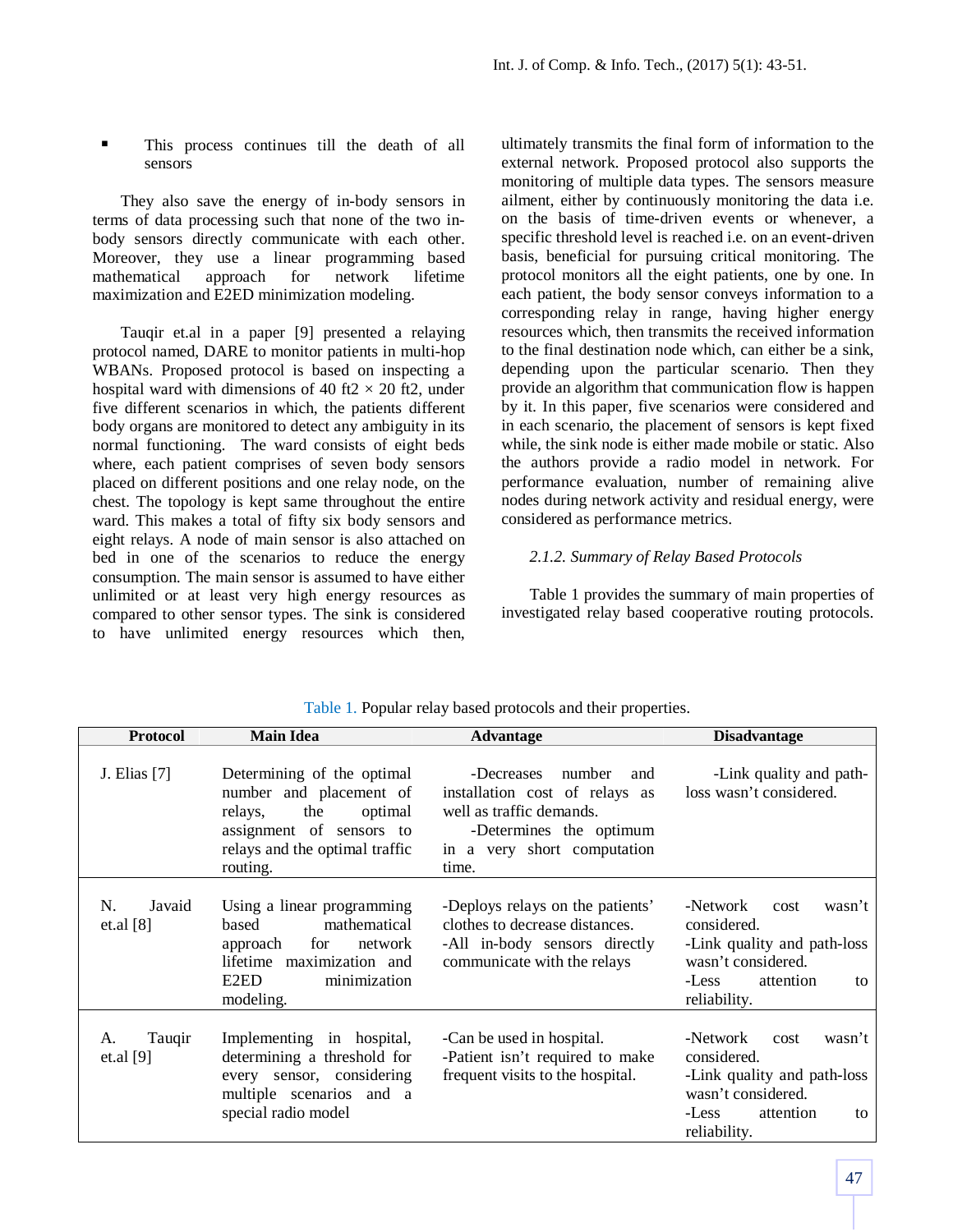#### **2.2. Dual-Purpose Sensor Based Protocols**

In this section, we first describe the dual purpose sensor based cooperative protocols and their basic properties. In section 3.1, we discuss the most popular dual purpose sensor based protocols. Finally, the discussed protocols are compared and summarized in Section 3.2.

## *2.2.1. Popular Dual Purpose Sensor Based Protocols*

In the routing protocol which is known as iM-SIMPLE has been presented by N. Javaid et.al in the paper [10] and is an extension of their previous work as SIMPLE protocol [11], besides network lifetime prolongation, they also focus on achieving high throughput. In this protocol all sensors can act as a forwarder for other sensors. They introduce a cost function for the selection of forwarder sensor. The proposed cost function takes two parameters into consideration; sensor node's residual energy and its relative communication distance. The sensor node with minimum distance and maximum residual energy has more chances to be selected as forwarder node. Sensor nodes use direct communication if the residual energy of nodes falls below a certain threshold energy level. In the presented model, all sensor nodes have equal initial power and computation capabilities. They use the first order radio model proposed in [12], mainly due to two reasons: simplicity in implementation and the degree of closeness to their work. The energy costs for transmission, reception, aggregation and amplification of data are calculated based on presented model. Their protocol acts in the following phases: initialization phase, computation of cost function for the selection of forwarder node phase, and scheduling and data transmission phase. In the initialization phase, sink broadcast a short information packet which contains the location of the sink on the body. After receiving the control packet, each sensor broadcasts an information packet which contains their status. In the computation of cost function for the selection of forwarder node phase, to balance energy consumption among sensors and to trim down energy consumption of network, presented protocol elects new forwarder in each round. And finally in the scheduling and data transmission phase, forwarders assign a Time Division Multiple Access (TDMA) based time slots to its transmitter sensors that enforces sensors to transmit their sensed data to forwarder node in its own scheduled time slot. To save energy in transmitter sensor, when a node has no data to send, it switches to idle mode and nodes wake up only at its transmission time. Also in this article, a model is provided for energy consumption that calculates consumed energy in both transmitter and forwarder sensors. Another provided model is for throughput that its objective is to increase successful packet reception at the sink. Their metrics for evaluation of presented protocol are: the time span of network operation before the death of first node (stability period), Time span from start of the network till the death of all nodes (network lifetime), Average total remaining energy of the network after each round (residual energy), total number of successfully received packets at the sink (throughput), and reduction in power level (path-loss).

Ahmed and his colleagues have offered a protocol for routing of data packets as CO-LAEEBA in the paper [13]. Their presented protocol is an extension of their previous work as LAEEBA protocol [14]. They have classified network sensors in normal and advanced sensors. Advanced sensors receive the data packets from transmitter sensors (normal sensors) in addition to its inherent duty and to transfer sink. Normal sensors to select a packet forwarder calculates the cost function for advanced sensors by informing of the status of them. Provided cost function attempts to select a forwarder that its basis is the close distance from sink and the sufficient remaining energy. The authors have also provided different models for Single-Hop, Multi-Hop and mobile sensors in path-loss to raise packet reception ratio in sink. In this protocol, because advanced sensors act as data forwarder of normal sensors to sink, the most of network's load is on them and accordingly they require more energy, therefore the intended initial energy for advanced sensors is about threefold the initial energy of normal sensors. Also according to the advanced sensors, in addition to their data packets, must to send data packets of normal sensors to sink, the capacity of data transmission between the advanced sensors and sink is more than the capacity of data transmission of the normal sensors. A mathematical model is also presented in this paper which is based on a linear three-node arrangement in which Amplify-and-Forward (AF) technique is employed at the relay and FRC is utilized at sink. Channel impairments which are considered in this study are shadowing or slow-fading, path-loss, cumulative noise effects, etc. The authors provide three different model for energy consumption in Single-Hop, Multi-Hop and in the case of Multi-Hop scheme exploits a feedback channel from the destination so that the relay retransmits only if the destination could not receive the message correctly. Their protocol acts in the following phases: initialization phase, routing and co-operation phase, relay selection for cooperation, energy consumption phase, and path-loss selection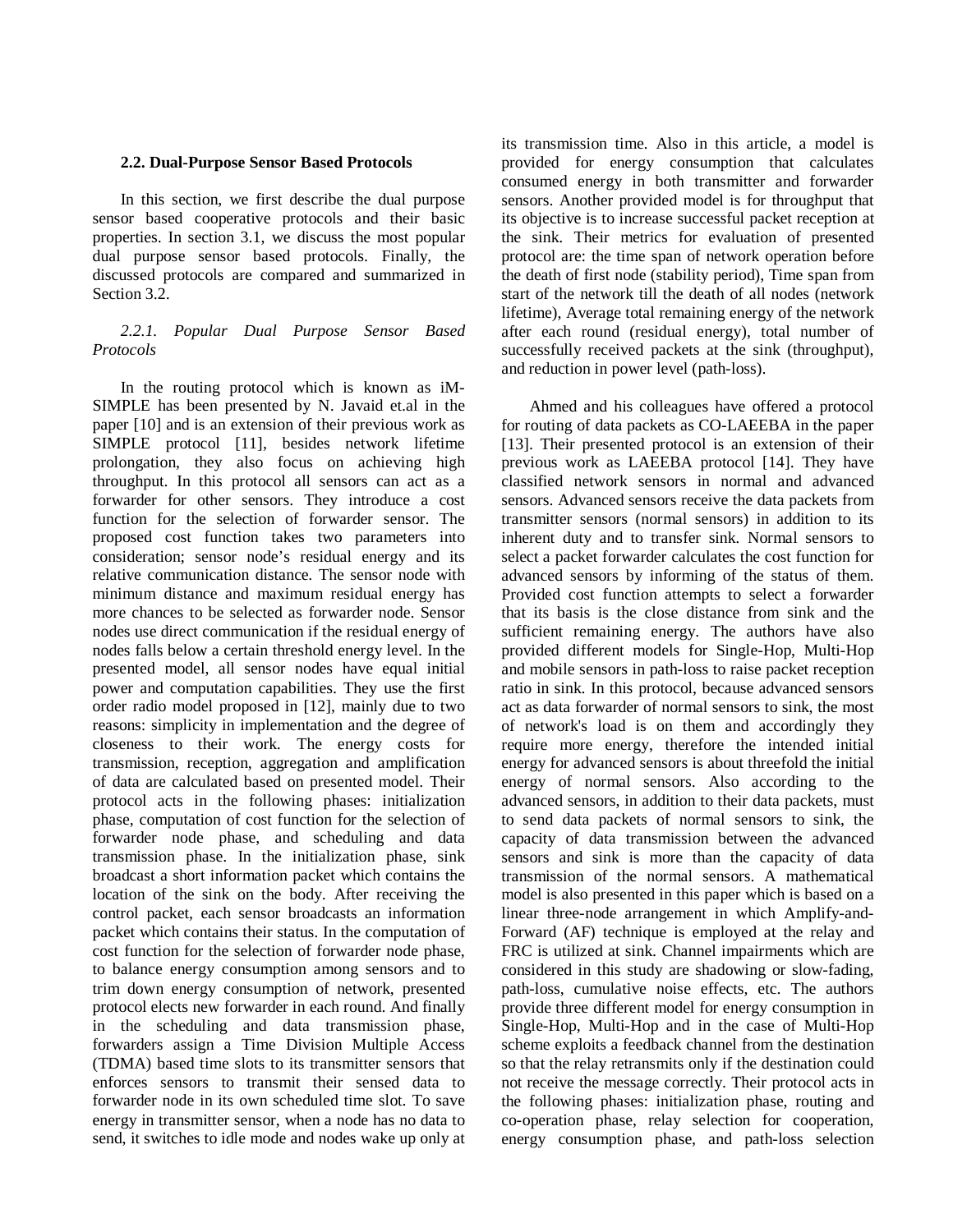phase. In the initialization phase three different types of tasks are performed: each sensor is informed with its neighbors, the location of sink on the body is identified and all the possible routes to sink are also evaluated and finally each node broadcast an information packet which contains their status. In the routing and co-operation phase by considering shadowing and path-loss, they present a model for transferring signal between sensors. In the relay selection phase, each sensor in each round selects one of the advanced sensors as forwarder of their packets through a cost function. In the energy consumption phase they calculate consumed energy in single-hop and multi-hop communication modes through presented different models. And finally in the path-loss selection phase, sensors will follow different presented path-loss model based on their status (static or mobile). The simulation results of the article are evaluated with metrics such as the number of the received packets in sink, residual energy of sensors over the network lifetime, network's stability period and path-loss.

Liang and et.al in a paper [15] proposed a tree-based energy-efficient routing scheme that try to achieve a tradeoff between transmission performance and energy consumption. In their proposed power adaptation algorithm, transmission powers are adaptively selected to ensure that sensors transmit packets with just sufficient power. They adopt discrete power levels in their design. The energy of sensor nodes is consumed mainly for two tasks: sensing and communication. As the energy consumption for sensing and packet reception is constant for all transmission powers in their system, they only focus on the energy consumed for transmission. Given that wireless link quality usually changes rapidly in WBANs and sending data with a fixed transmission power may result in either wasted energy or low reliability, an intuitive mechanism is to adjust the power levels of individual sensor nodes according to link quality. Sensors also transmit data to the sink with a high power level by a one-hop or multihop path to meet the QoS requirement. However, the energy of those sensors involved in the routing could be depleted rapidly. It is wise to balance the traffic load of all sensor nodes to improve the overall network lifetime. Therefore, they consider not only the total power consumption of the network but also the balance of power consumption at individual nodes. Their study is based on the Collection Tree Protocol (CTP) [16] which is widely regarded as a reference protocol for performing data collection in wireless sensor networks. The basic idea of CTP is to build one or more collection trees, each of which is rooted at a sink. Sensor nodes in a tree use stop-and-wait ARQ with a maximum of M (configurable) retransmissions. Each node not only

sends its own data but also forwards data for other nodes. In the case of CTP, a metric called ETX (expected transmissions) is employed to indicate the link quality between a node and its potential parent. For a source node, the path ETX is the sum of the path ETX of its parent and the link ETX between the source node and the parent. Path ETX is calculated based on the successful delivery ratio of routing messages (beacons) and data packets. Similarly, in this paper, they use eETX (energy-aware ETX) to measure transmission quality and regard it as the transmission cost. The smaller the link eETX is, the better the transmission quality is. In order to adapt to the rapid variability of channel condition and balance the energy consumption, they jointly consider adaptive power control and routing in multi-hop WBANs and develop a scheme they refer to as EERS. They augment the scheme a number of supporting mechanisms. EERS includes three functional modules, namely route selection, link quality estimation and data forwarding modules. In order to further improve the performance of EERS, they design a number of supporting mechanisms to solve the problems that are usually encountered in WBANs. These mechanisms are embedded in EERS and are triggered by specific cases. Specifically, Mechanism 1 (eETX-based fast link adaptation mechanism) is designed for fast adaptation to the channel conditions. Mechanism 2 (route repair mechanism) can recover the sensor's transmission path when the route is broken due to a deteriorated link. Mechanism 3 (resilient smoothing mechanism) flexibly configures the impact of current and previous link qualities for routing. Mechanism 4 (power level switching mechanism) alleviates the oscillation of transmission powers when the link quality is unstable. Mechanism 5 (traffic load balancing mechanism) distributes the traffic load among different relay nodes, and thus helps avoid the early energy depletion of specific nodes. For performance evaluation, they were considered following performance metrics:

- Packet reception ratio (PRR): was defined as the ratio of the number of packets successfully received by the sink over the total number of packets transmitted by originating sensors.
- Average hop count (AHC): was defined as the average number of hops that a packet traverses from a sensor node to the sink.
- Collection delay: was defined as the average delay for transmitting a packet correctly.
- Average number of transmissions per packet (ANTP): was defined as the average number of transmissions before a packet can be successfully received by the sink.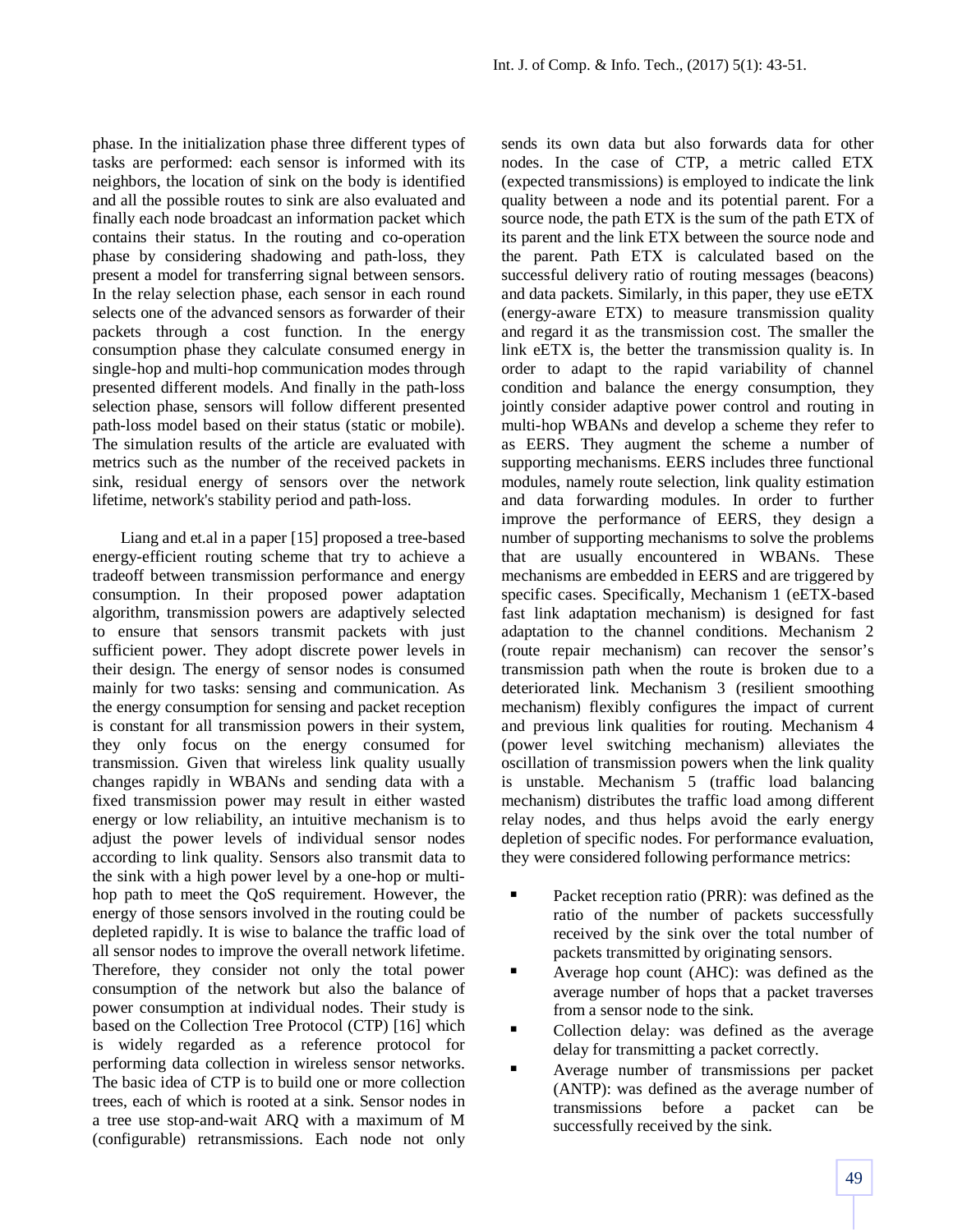- Energy consumption per packet (ECPP): was defined as the total amount of energy consumed by the network to transmit a data packet from a sensor node to the sink.
- Energy consumption per hop (ECPH): was defined as the average amount of energy consumed per hop to transmit a data packet from the sensor node to the sink.
- Overhead and complexity: they defined the overhead as the number of beacons transmitted by all sensors during an experiment.

*2.2.2. Summary of Dual-Purpose Sensor Based Protocols*

Table 2 provides the summary of main properties of investigated dual-purpose sensor based cooperative routing protocols.

| <b>Protocol</b>          | <b>Main Idea</b>                                                                                                                  | <b>Advantage</b>                                                                                            | <b>Disadvantage</b>                                                                |
|--------------------------|-----------------------------------------------------------------------------------------------------------------------------------|-------------------------------------------------------------------------------------------------------------|------------------------------------------------------------------------------------|
| N. Javaid et.al<br>[10]  | -Using of all sensors as forwarder<br>and providing an exact cost<br>function.<br>-Formulating linear programming<br>based model. | Considering parent-child<br>approach for sensors'<br>relation.                                              | Less attention to link<br>quality and path-loss.                                   |
| S. Ahmed et al<br>$[13]$ | classifying network sensors in<br>normal and advanced sensors and<br>providing an exact cost function.                            | Providing separate models<br>for radio, energy<br>consumption, path-loss.                                   | Limited number of<br>forwarders was used.                                          |
| L. Liang et.al<br>$[15]$ | Using Collection Tree Protocol<br>(CTP) for routing of packets                                                                    | -Providing a low overhead<br>scheme.<br>-Determining several<br>criterias for evaluating<br>their protocol. | Various scenarios and<br>different types of data<br>packets was not<br>considered. |

Table 2. Popular dual-purpose sensor based protocols and their properties.

#### **6. Conclusion**

In this paper, we categorized WBANs' cooperative routing protocols in two categories and then reviewed and compared the most popular protocols for each category.

The first category was relay based protocols that uses relays as forwarder of sensors' sent data packet to sink. Using of relays despite of complicating of network and increasing expense, leads to decrease energy consumption in sensors and so increase reliability. However, relays usually have replaceable batteries and this case helps to manage network's energy.

The second category was the protocols that uses sensors as dual. Sensors in spite of their basic duty is the sensing of vital signs of body's certain organs, act as forwarder of sent packets of sender sensors. In fact, by this case, has been used the maximum potentialities of sensors and has been prevented from increasing network complicity and increasing network expense. However, by considering the limitations of sensors' energy and not to be replaceable of batteries, it is necessaries that the energy consumption must be regarded in the presented protocols in future.